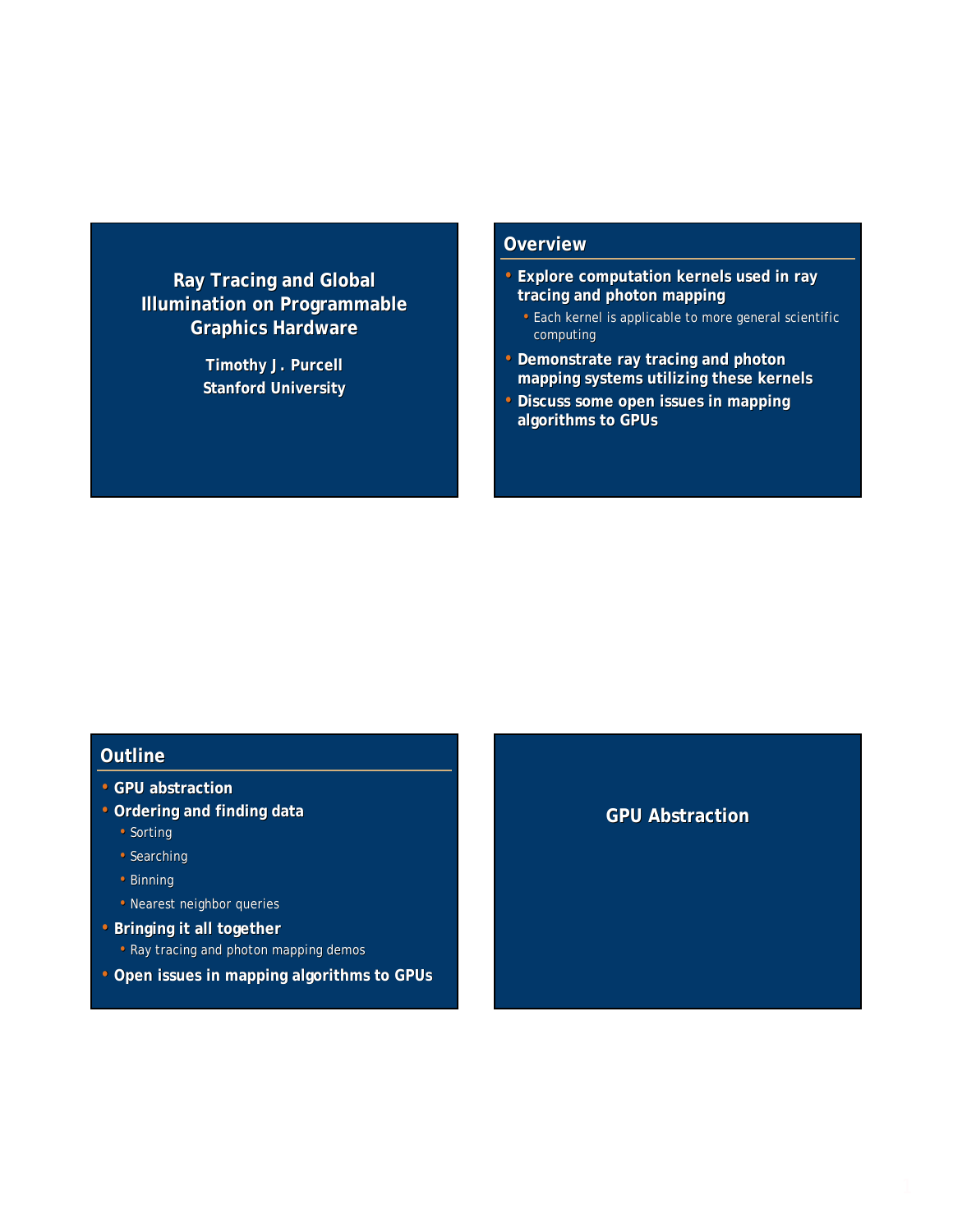

### **GPU Abstraction Basics**

- **Texture memory is memory**
	- Think of dependent texture fetches as pointer dereferencing
- Programmable GPU is a programmable **stream processor stream processor**
	- Think of multipass rendering as stream and kernel programming
- These insights were key for mapping ray **tracing to a programmable GPU**

### **Texture Memory Organization**



### **Stream Programming Model** *Programmable fragment processor is Programmable fragment processor is essentially a stream processor essentially a stream processor* • **Kernels and streams Kernels and streams** • Stream is a set of data records • Kernels operate on records • Streams connect kernels together • Kernels can read global memory kernel input record stream output record stream  $g$ lobals  $\rightarrow$  kernel globals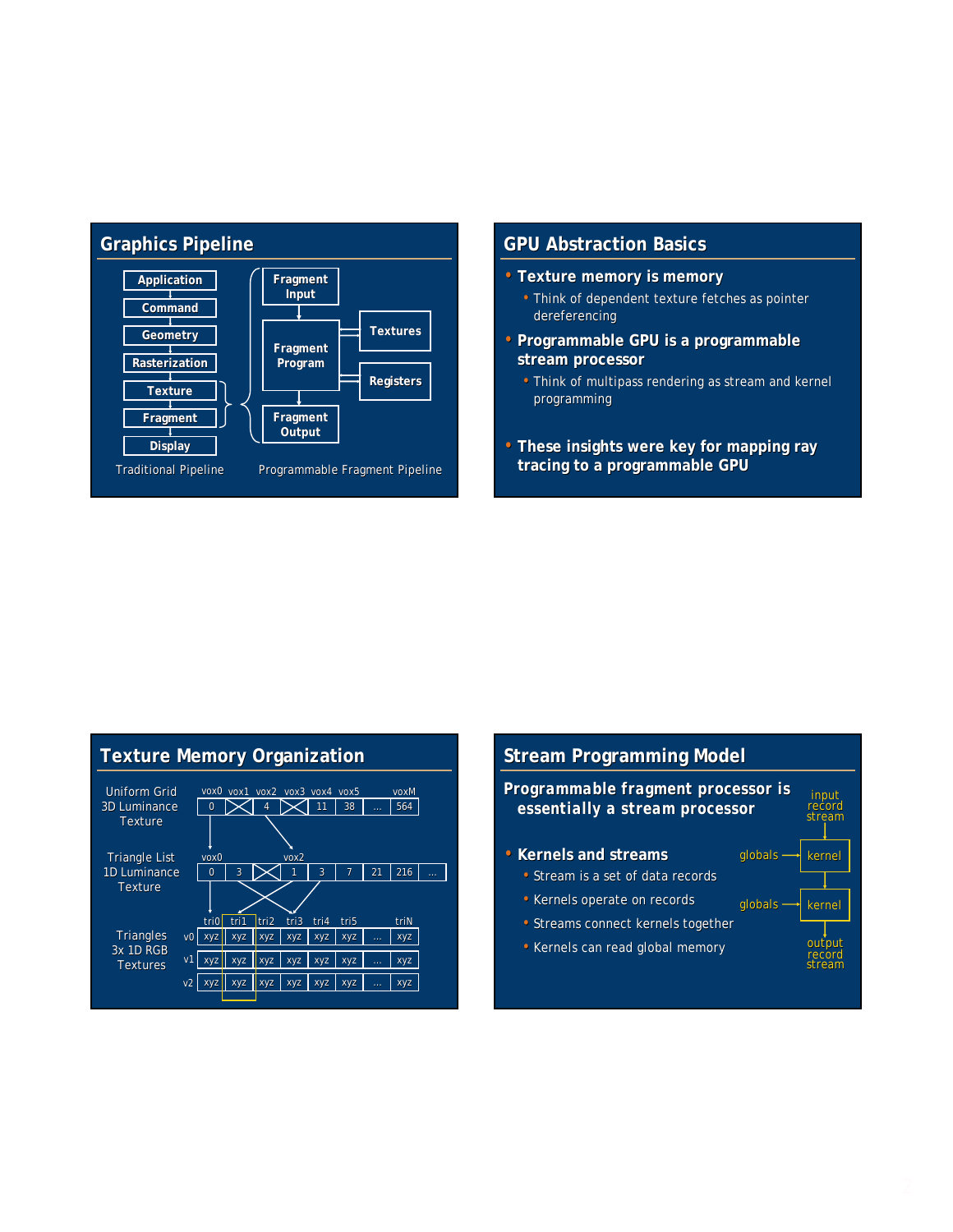

# **Multiple Rendering Passes Multiple Rendering**  Pass 1 Draw quad Generate Eye Rays Rasterize الألل ŌĪ H ηIJ

|                                | <b>Multiple Rendering Passes</b> |
|--------------------------------|----------------------------------|
| Pass 1<br>Generate<br>Eye Rays |                                  |
|                                | Run fragment program<br>¢        |

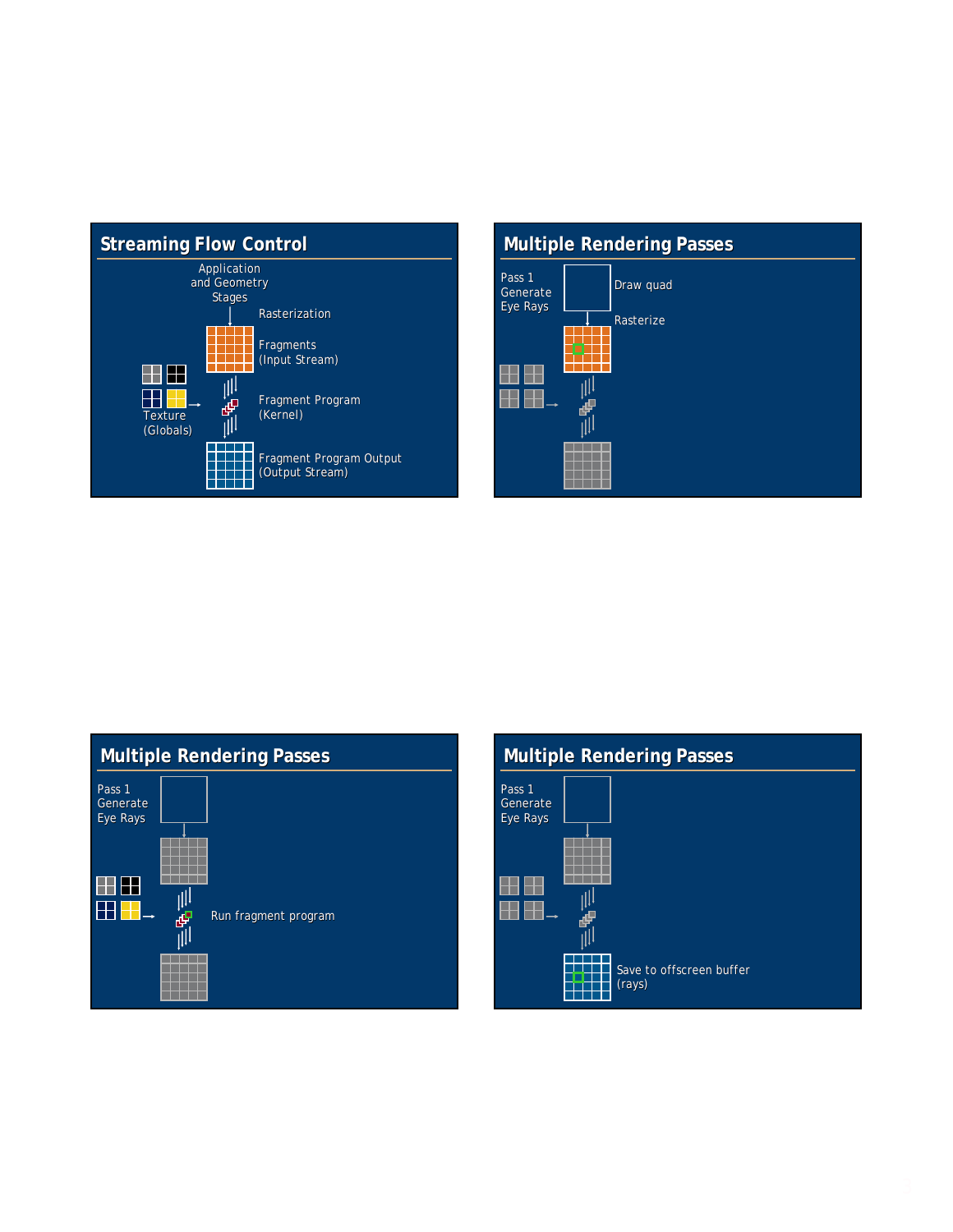



**Multiple Rendering Passes Multiple Rendering Passes** Pass 2 Traverse a da d TTTT  $\Box$ Ŧ 田田 **HAW** H  $\blacksquare$ Н 22 ηW Save to m offscreen ŢЦ Þ buffer ╅┪ (ray voxel pr)

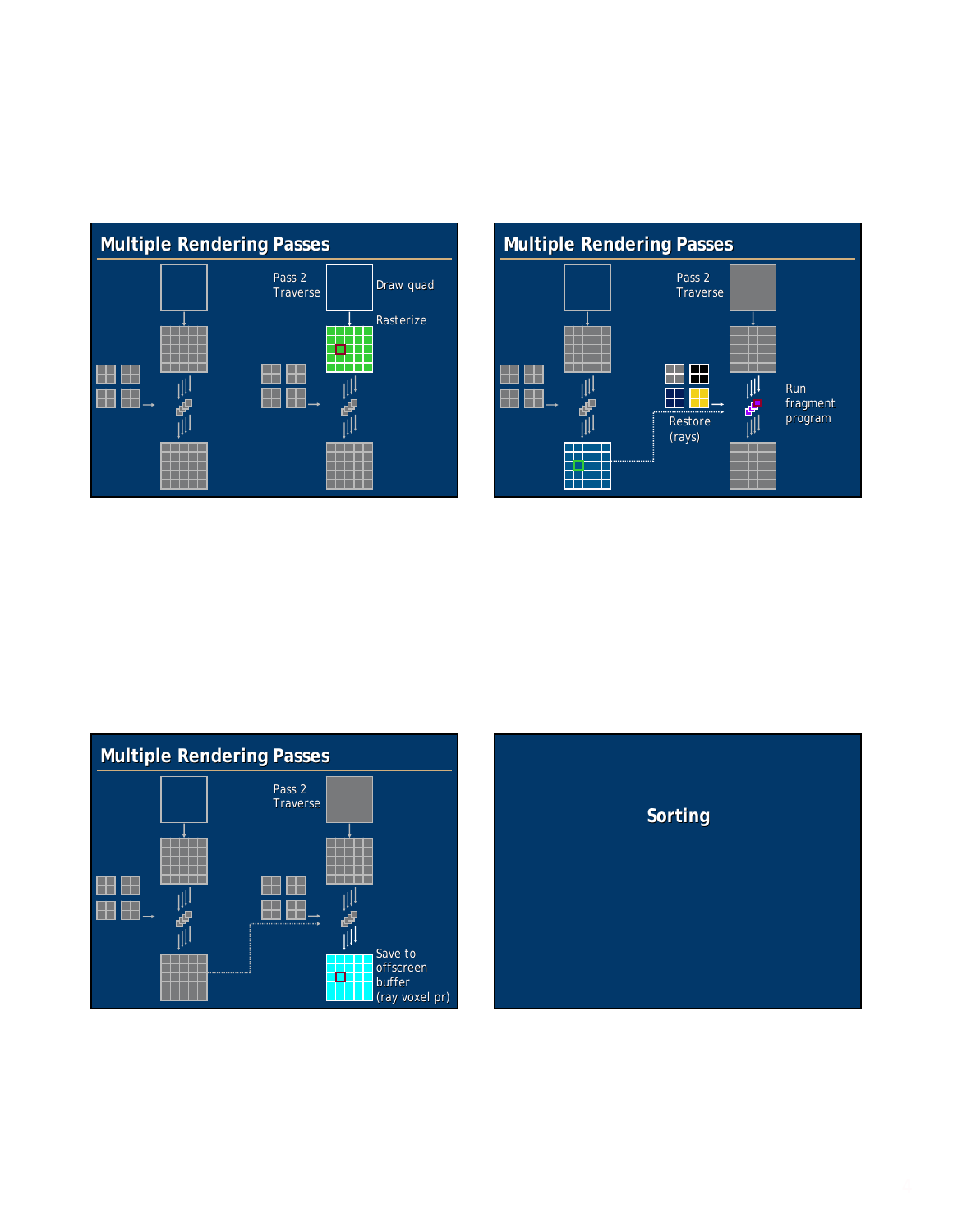# **Sorting Sorting**

- **Given an unordered list of elements, Given an unordered list of elements, produce list ordered by key value**
- **Bitonic merge sort [Batcher 68] sort [Batcher 68]**
- Used to order photons during construction **of photon map data structure**

# **Bitonic Bitonic Merge Sort**

  $\frac{7}{ }$ 

# **Bitonic Bitonic Merge Sort Merge Sort**

| $3 -$          |  |
|----------------|--|
| $\overline{7}$ |  |
| $\frac{4}{ }$  |  |
| 8              |  |
| $\bullet$      |  |
| $\overline{2}$ |  |
| $1$ t          |  |
| 5 <sup>2</sup> |  |
|                |  |

# **Bitonic Bitonic Merge Sort Merge Sort**

| 3 <sub>1</sub>      | 3              |  |  |
|---------------------|----------------|--|--|
| $\overline{7}$<br>۰ | $\overline{7}$ |  |  |
| 4<br>٠              | 8              |  |  |
| $\overline{8}$      | $\overline{4}$ |  |  |
| 6 <sup>1</sup><br>T | $\overline{2}$ |  |  |
| $\overline{2}$<br>۰ | 6              |  |  |
| 1<br>ł              | 5              |  |  |
| $5\phantom{.0}$     | 1              |  |  |
|                     |                |  |  |
|                     |                |  |  |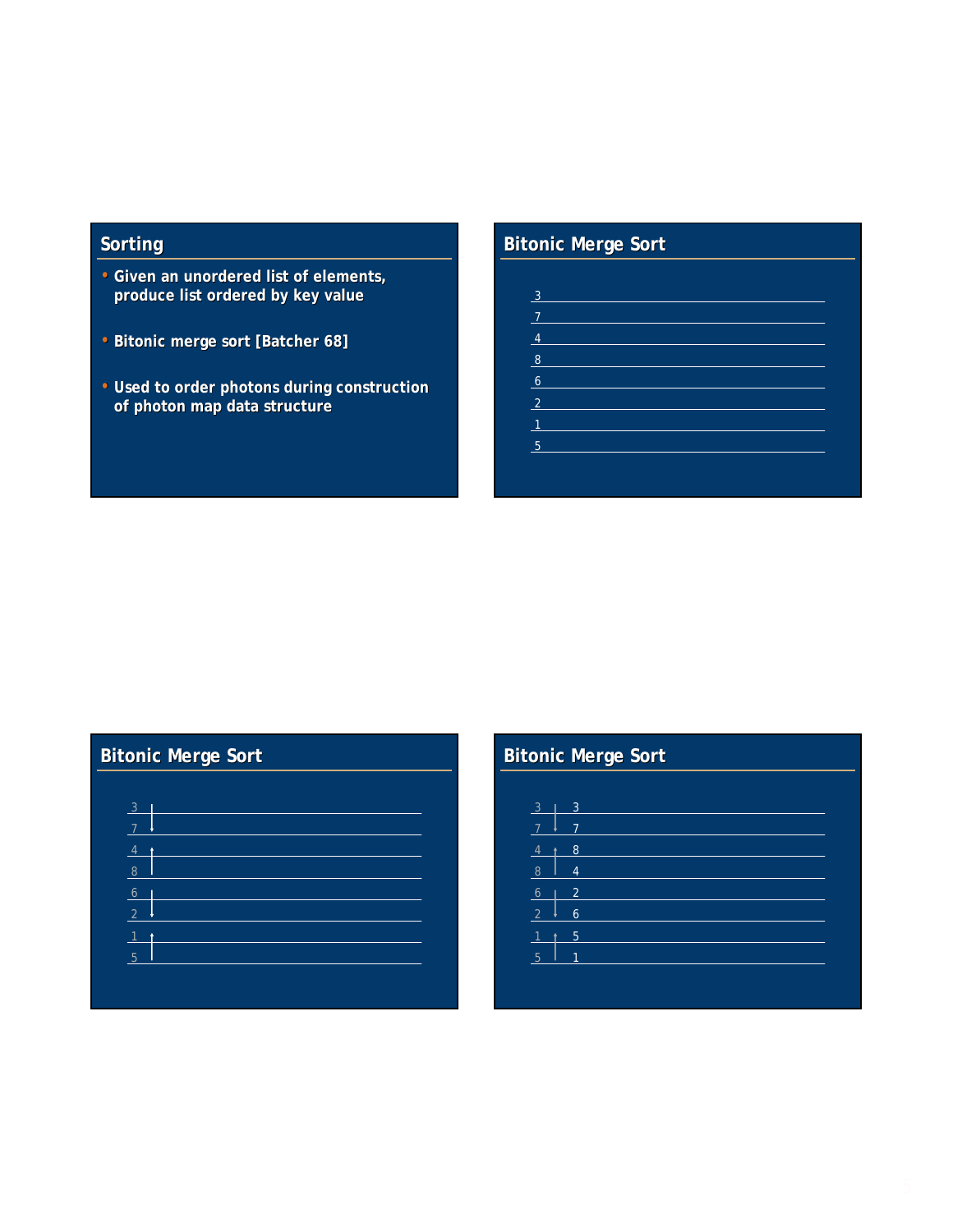# **Bitonic Merge Sort**

| $\mathbf{3}$   | $\mathbf{3}$<br>ı | ı |
|----------------|-------------------|---|
| $\overline{7}$ | $\overline{7}$    |   |
| $\overline{4}$ | 8<br>٠            |   |
| $\overline{8}$ | 4                 |   |
| 6              | $\overline{2}$    | 4 |
| $\overline{2}$ | 6                 |   |
| $\overline{1}$ | 5<br>ł            |   |
| 5              | 1                 |   |

# **Bitonic Bitonic Merge Sort**

| 3 <sup>7</sup><br>T  | 3                        | 3              |  |  |
|----------------------|--------------------------|----------------|--|--|
| $\overline{7}$       | 7                        | $\overline{4}$ |  |  |
| $\overline{4}$<br>t  | 8                        | 8              |  |  |
| $\overline{8}$       | $\overline{4}$           | $\overline{7}$ |  |  |
| 6                    | $\overline{2}$<br>٠      | 5              |  |  |
| 2<br>۰               | $\ddot{\mathbf{6}}$<br>ł | $\overline{6}$ |  |  |
| $\blacklozenge$<br>4 | 5                        | $\overline{2}$ |  |  |
| -5                   | 1                        | 1              |  |  |
|                      |                          |                |  |  |

# **Bitonic Bitonic Merge Sort Merge Sort**

| $3 \mid 3$     |                          | 3              |  |
|----------------|--------------------------|----------------|--|
|                |                          | 4              |  |
| 4              | 8                        | 8              |  |
| $\overline{8}$ | $\boldsymbol{\varDelta}$ | 7              |  |
| 6              | 2                        | 5              |  |
| 2 <sup>2</sup> | 6<br>۴                   | 6              |  |
|                | 5                        | $\overline{2}$ |  |
| 5              |                          |                |  |

# **Bitonic Bitonic Merge Sort Merge Sort**

| 3 <sub>1</sub>      | $\mathbf{3}$   | 3              | $\mathbf{B}$<br>T. |
|---------------------|----------------|----------------|--------------------|
| $\overline{7}$      | 7              | $\overline{4}$ | $\overline{4}$     |
| $\overline{4}$<br>ł | 8              | 8              | 7                  |
| 8                   | $\overline{4}$ | $\overline{7}$ | 8                  |
| 6<br>т              | $\overline{2}$ | 5              | 6<br>ł             |
| $\overline{2}$      | 6<br>٠         | 6              | $5\phantom{1}$     |
| $\mathbf{1}$<br>ł   | 5              | $\overline{2}$ | $\overline{2}$     |
| 5                   | 1              | 1              | 1                  |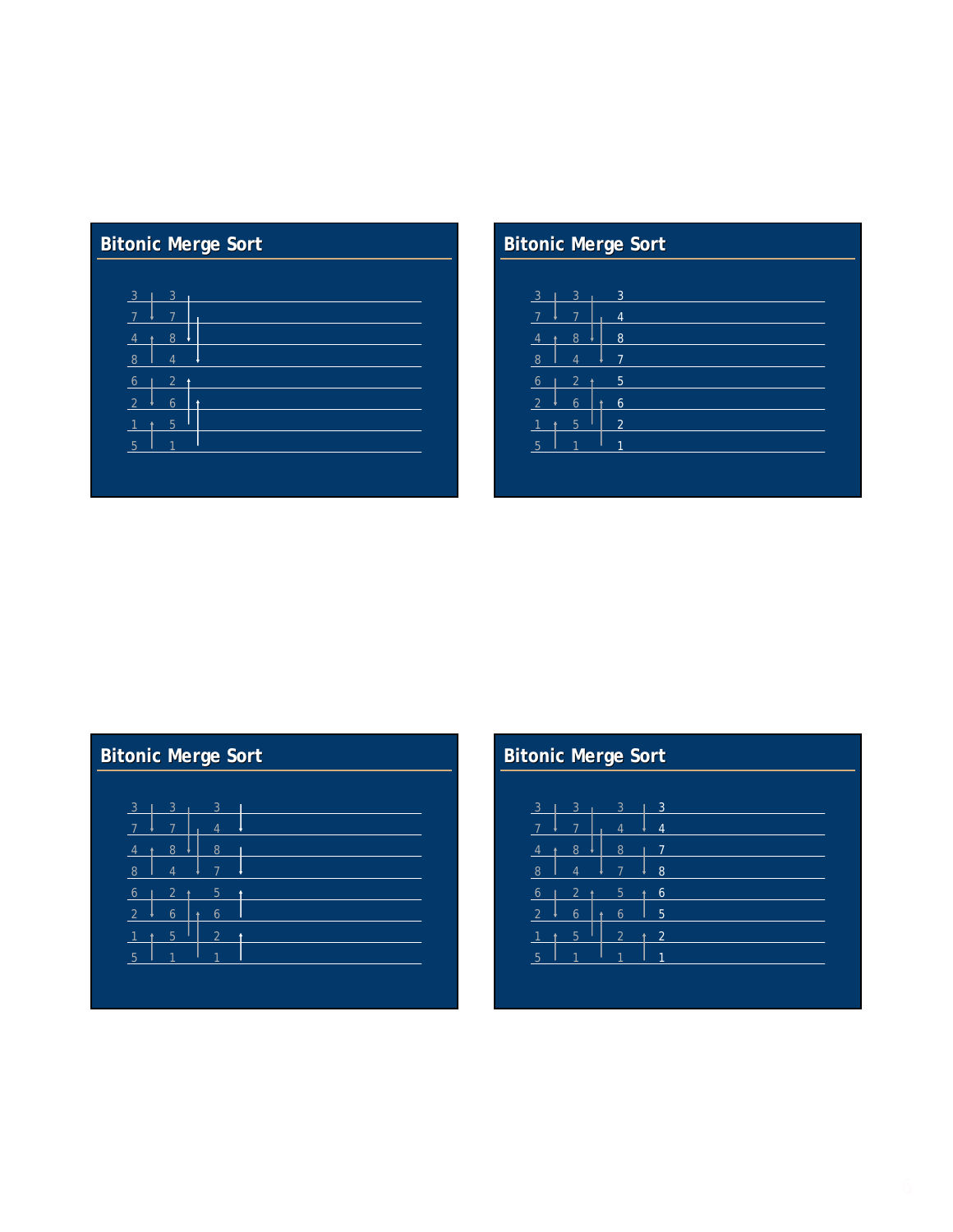# **Bitonic Merge Sort**

| 3 <sup>1</sup><br>$\overline{3}$ | $\mathbf{3}$   | $\overline{3}$ |  |  |  |
|----------------------------------|----------------|----------------|--|--|--|
| $\overline{7}$<br>$\overline{7}$ | $\overline{4}$ | $\overline{4}$ |  |  |  |
| 8<br>4<br>ł                      | 8              | 7              |  |  |  |
| 8<br>$\overline{4}$              | 7              | 8              |  |  |  |
| $\overline{2}$<br>6              | 5              | 6<br>ł         |  |  |  |
| $\overline{2}$<br>6              | 6<br>٠         | 5              |  |  |  |
| 5<br>$\overline{1}$<br>ł         | $\overline{2}$ | $\overline{2}$ |  |  |  |
| 5<br>1                           | 1              | ⊣              |  |  |  |
|                                  |                |                |  |  |  |

# **Bitonic Bitonic Merge Sort**

| $\overline{3}$ | 3              | 3              | 3              | 3                   |
|----------------|----------------|----------------|----------------|---------------------|
| 5              | 7              | $\overline{4}$ | $\overline{4}$ | $\overline{4}$      |
| $\overline{4}$ | 8              | 8              | 7              | $\overline{2}$      |
| 8              | 4              | 7              | 8              | 1                   |
| 6              | $\overline{2}$ | 5              | 6<br>ł         | $\ddot{\mathbf{6}}$ |
| $\overline{2}$ | 6              | 6<br>٠         | 5              | 5                   |
|                | 5              | $\overline{2}$ | $\overline{2}$ | ᄀ                   |
| 5              |                | 1              |                | 8                   |

# **Bitonic Bitonic Merge Sort Merge Sort**

| $\overline{3}$ | 3 | 3              | 3      | 3 |  |
|----------------|---|----------------|--------|---|--|
|                | 7 | 4              | 4      | 4 |  |
| $\overline{4}$ | 8 | 8              |        | 2 |  |
| $\overline{8}$ | 4 | $\overline{7}$ | 8      |   |  |
| $\overline{6}$ | 2 | 5              | 6<br>ł | 6 |  |
|                | 6 | 6              | 5      | 5 |  |
|                | 5 | $\overline{2}$ | 2<br>٠ | 7 |  |
| 5              |   | 1              |        | 8 |  |

### **Bitonic Bitonic Merge Sort Merge Sort**  $\frac{8}{1}$  Ш  $\perp$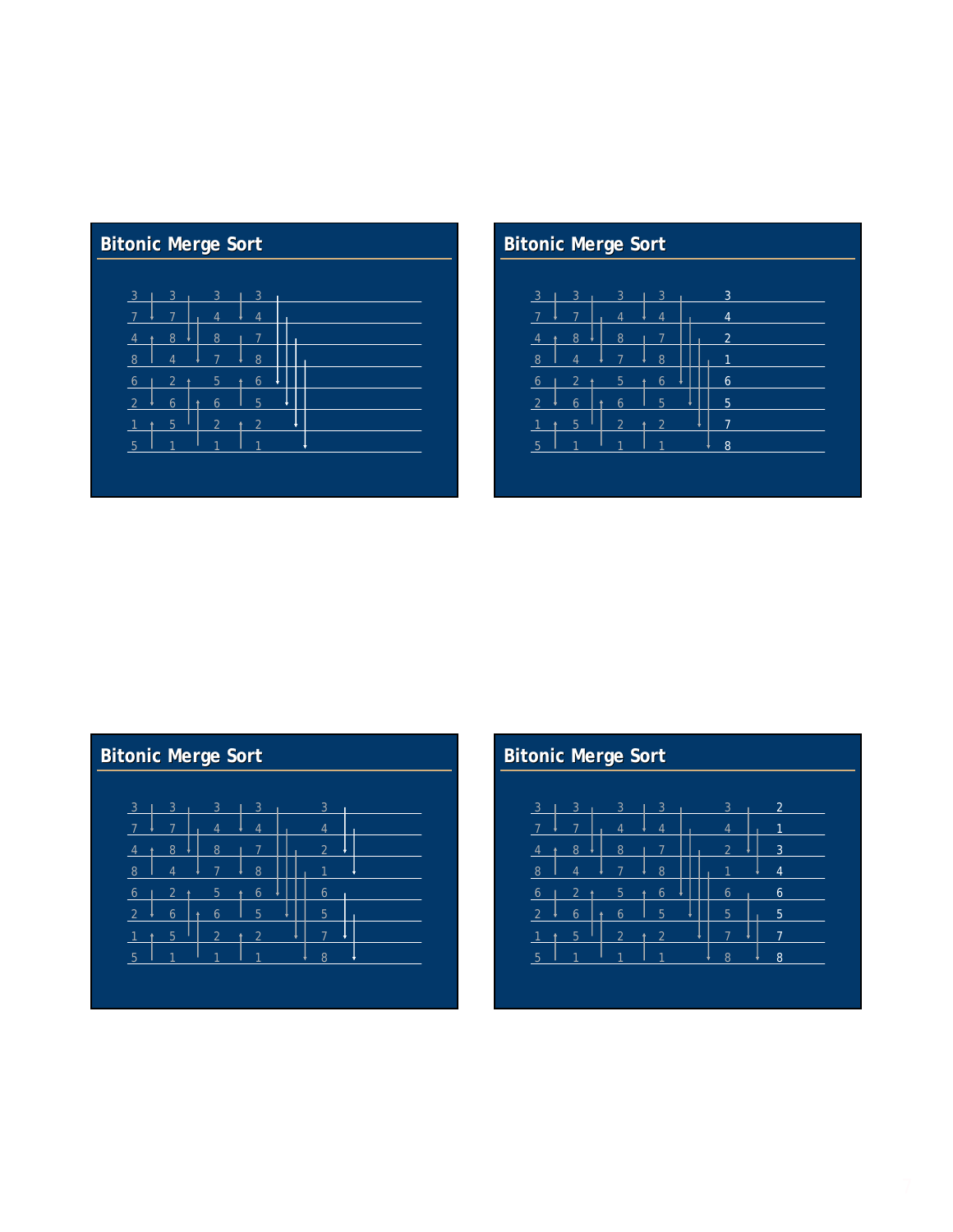# **Bitonic Merge Sort**

| $\overline{3}$ | 3              | 3              | 3      | 3 | $\overline{2}$ |  |
|----------------|----------------|----------------|--------|---|----------------|--|
|                | 7              |                | 4      | 4 |                |  |
| $\overline{4}$ | 8              | 8              |        | 2 | 3              |  |
| 8              | 4              |                | 8      |   |                |  |
| 6              | $\overline{2}$ | 5              | 6<br>٠ | 6 | 6              |  |
| $\overline{2}$ | 6              | 6              | 5      | 5 | 5              |  |
| $\overline{1}$ | 5<br>٠         | $\overline{2}$ |        |   |                |  |
| 5              |                | 1              |        | 8 | 8              |  |
|                |                |                |        |   |                |  |

# **Bitonic Bitonic Merge Sort**



# **Bitonic Bitonic Merge Sort Summary**

- **Separate rendering pass for each swap** • O(log<sup>2</sup>n) passes
- **Hand coded to around 20 instructions Hand coded to around 20 instructions** • 512x512 elements - 3060 instructions per pixel

# **Searching Searching**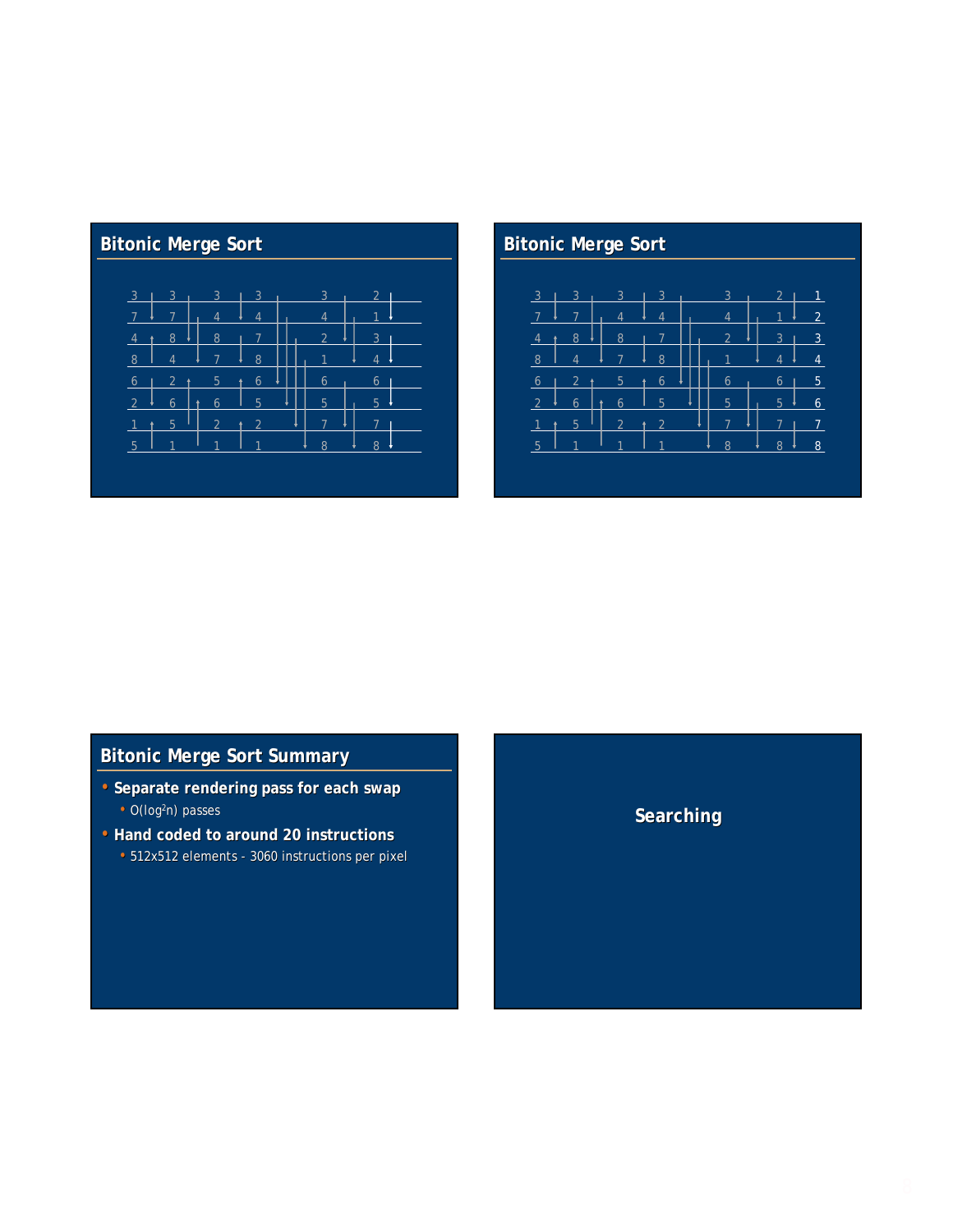### **Searching**

- **Find a specific element in an ordered list Find a specific element in an ordered list**
- **Binary search**
- Used to build uniform grid structure for **photon map**

### **Binary Search**

(v# is key)

• **Find the first element in each grid cell Find the first element in each grid cell** • If none, find first element in next cell

Photon List | vo | vo | vo | v2 | v2 | v5 | v5 | v5 0 1 2 3 4 5 6 Sorted 7

**Binary Search**

Photon List (v# is key)



v0 | v0 | v0 | v2 | v2 | v2 | v5 0 1 2 3 4 5 6

7 Sorted

v5

# **Binary Search**

• **Find the first element in each grid cell Find the first element in each grid cell** • If none, find first element in next cell 4 4 4 4 4 4 v0 v1 v2 v3 v4 v5 4 | 4 | 4 | 4 | initialize v0 | v0 | v0 | v2 | v2 | v2 | v5 0 1 2 3 4 5 6 v5 7 Sorted 2 2 6 6 6 step 1 Grid Photon List (v# is key)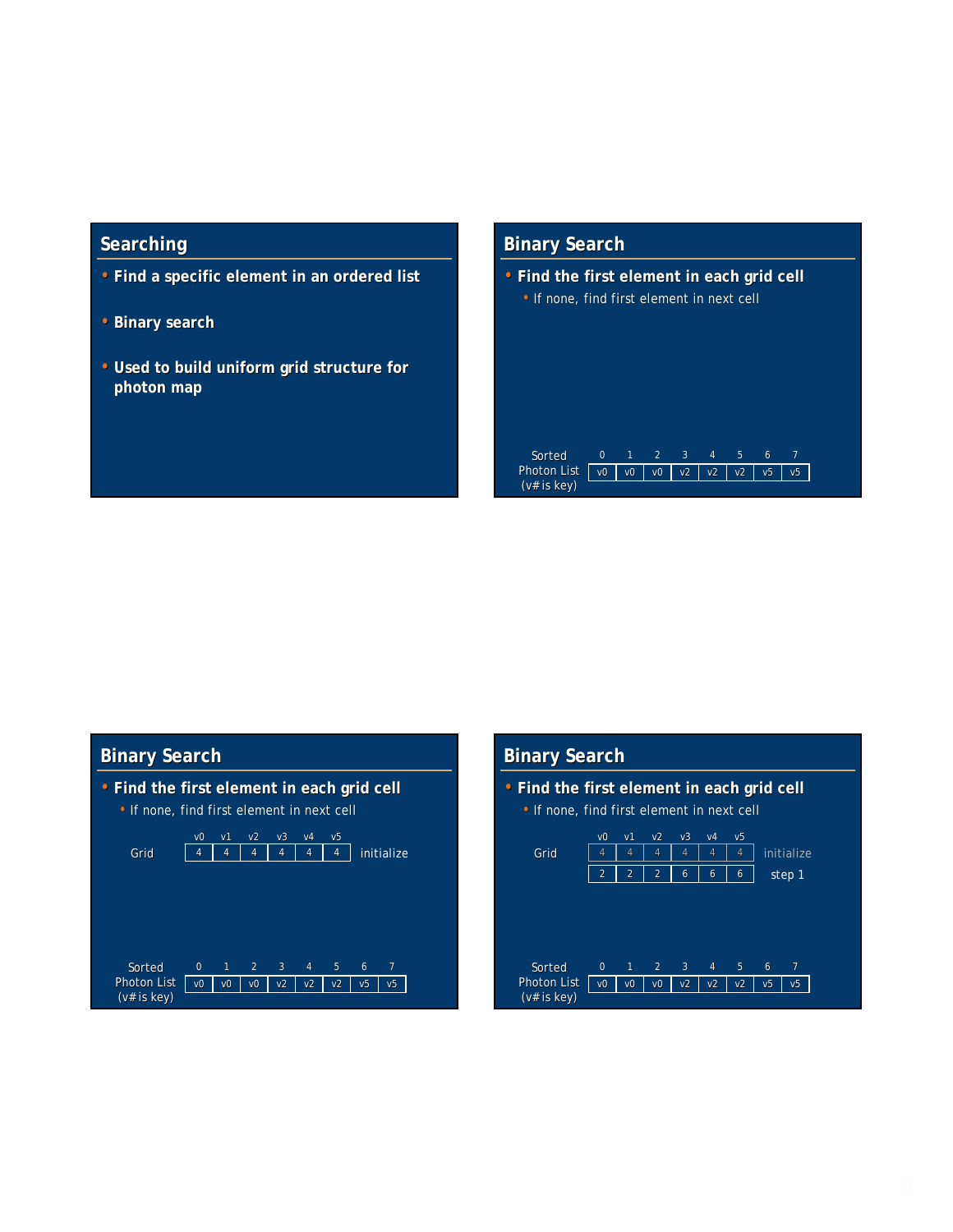### **Binary Search**



### **Binary Search**

• **Find the first element in each grid cell Find the first element in each grid cell** • If none, find first element in next cell v0 v1 v2 v3 v4 v5



### **Binary Search**

• **Find the first element in each grid cell Find the first element in each grid cell** • If none, find first element in next cell



### **Binary Search Summary**

- **Single rendering pass**
- O(log n) steps
	- 18 instructions per step (Cg 1.1)
	- 512x512 elements 342 instructions per pixel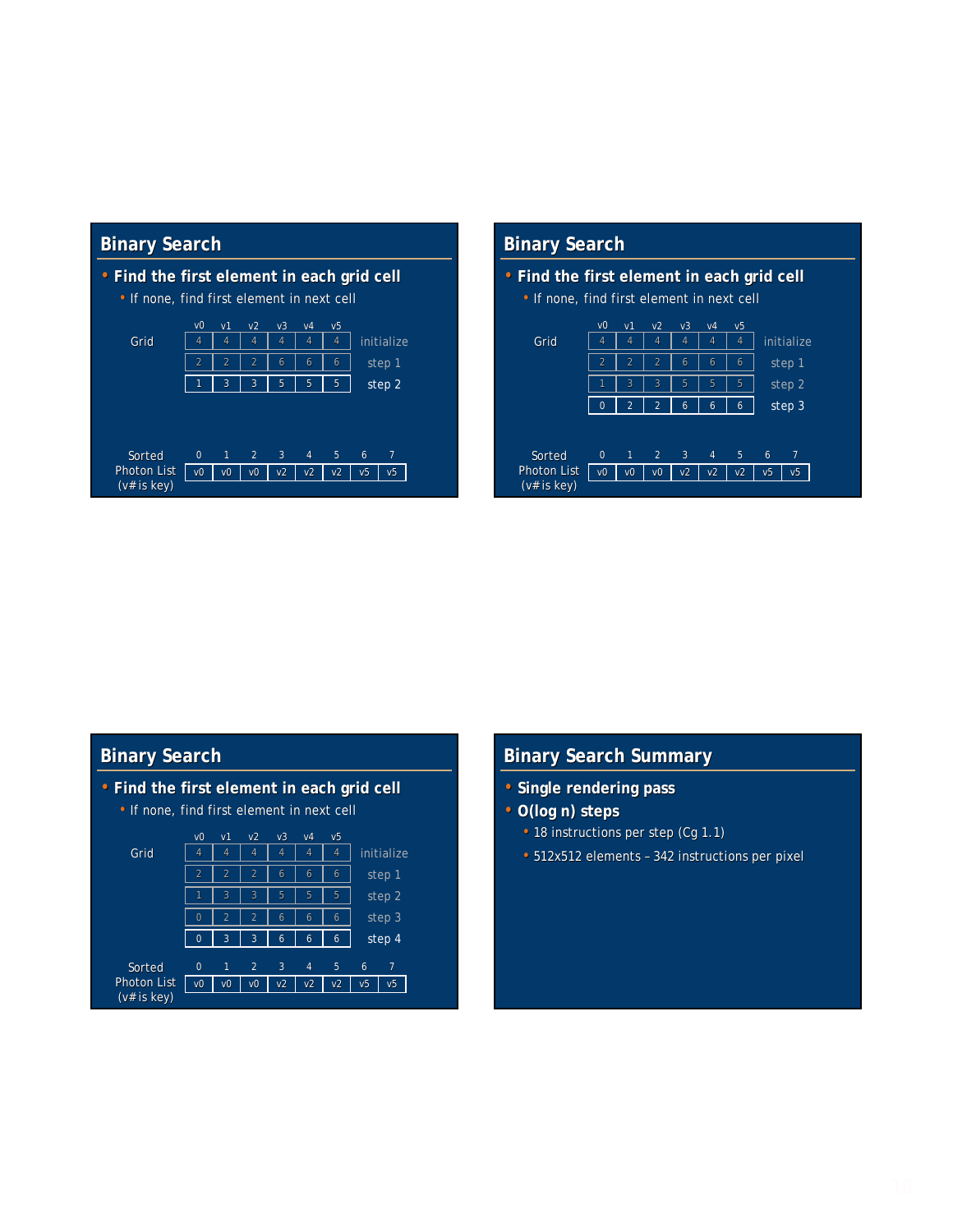# **Binning Binning**

### **Binning**

- **Given an unordered list of elements, Given an unordered list of elements, produce list ordered by key value**
	- Multiple elements with same key are placed in the same bin since they have no ordering amongst themselves
- **Stencil routing**
- Alternate approach to building the photon **map data structure**



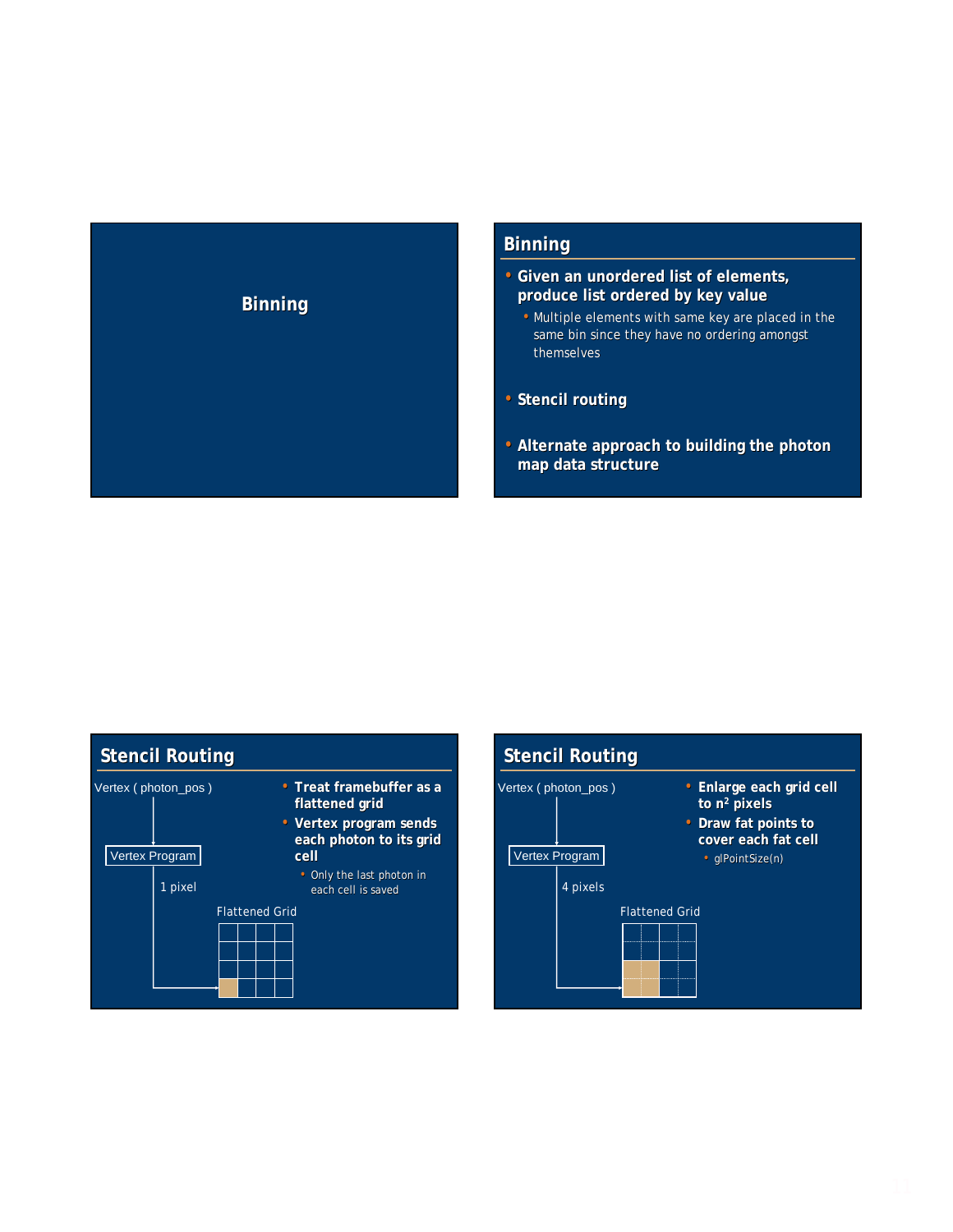





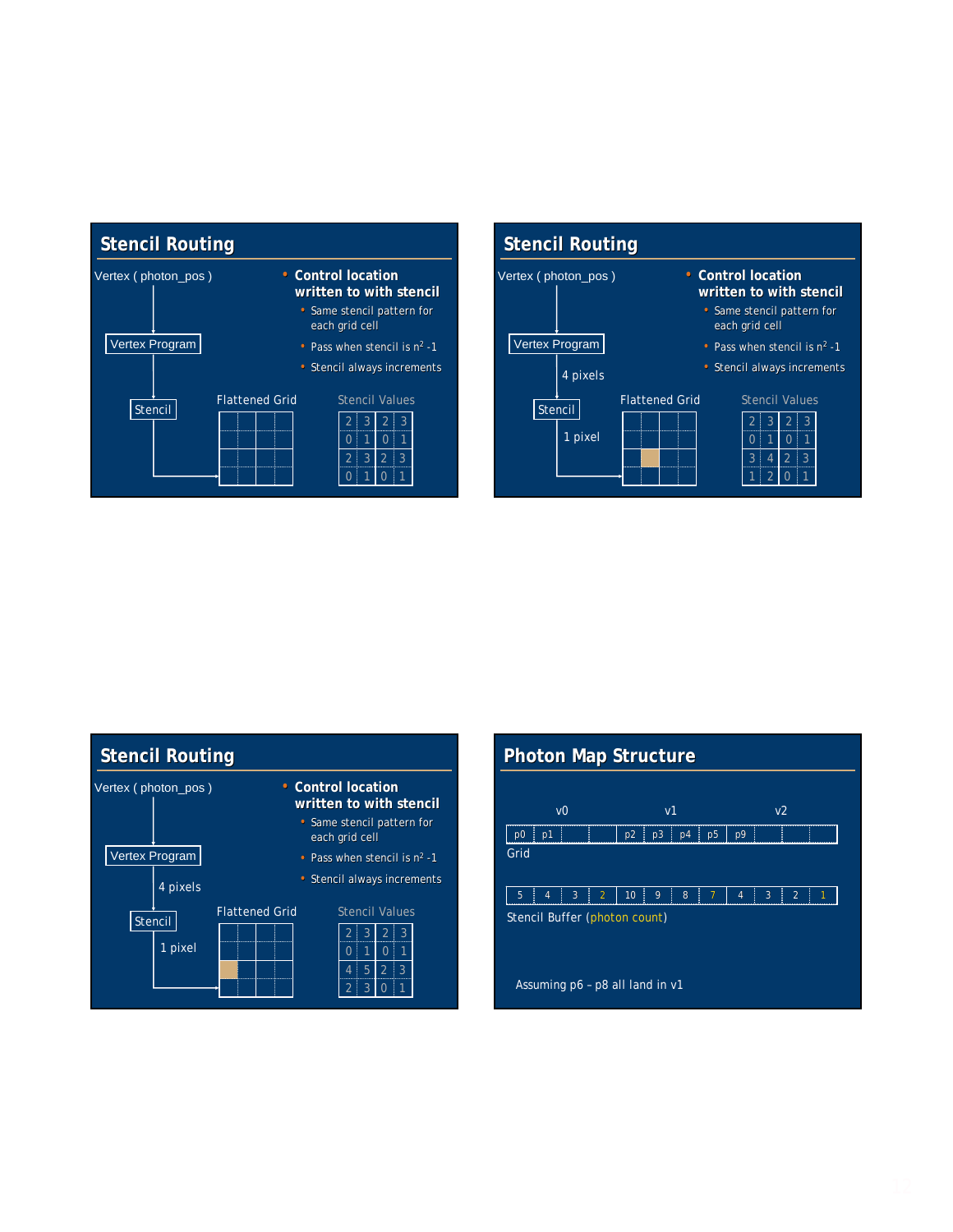### **Stencil Routing Summary**

- **Single rendering pass**
- **Vertex program is fast Vertex program is fast** • 42 instructions (Cg 1.1)
- **Resulting structure is sparse**
- **Fixed number of entries per bin may be Fixed number of entries per bin may be unacceptable**
- **Requires render to vertex array ( Requires render to vertex array (readback)**
- **Requires stencil buffer Requires stencil bufferreadback**

### **Nearest Neighbor Queries Nearest Neighbor**

### **Nearest Neighbor Queries Nearest Neighbor Queries**

- Given a sample point  $p$ , find the *k* points **nearest** *p* **within a data set**
- **kNN-grid**
- Used when computing radiance estimate of a **given sample point during photon mapping**

### **kNN-grid Algorithm**

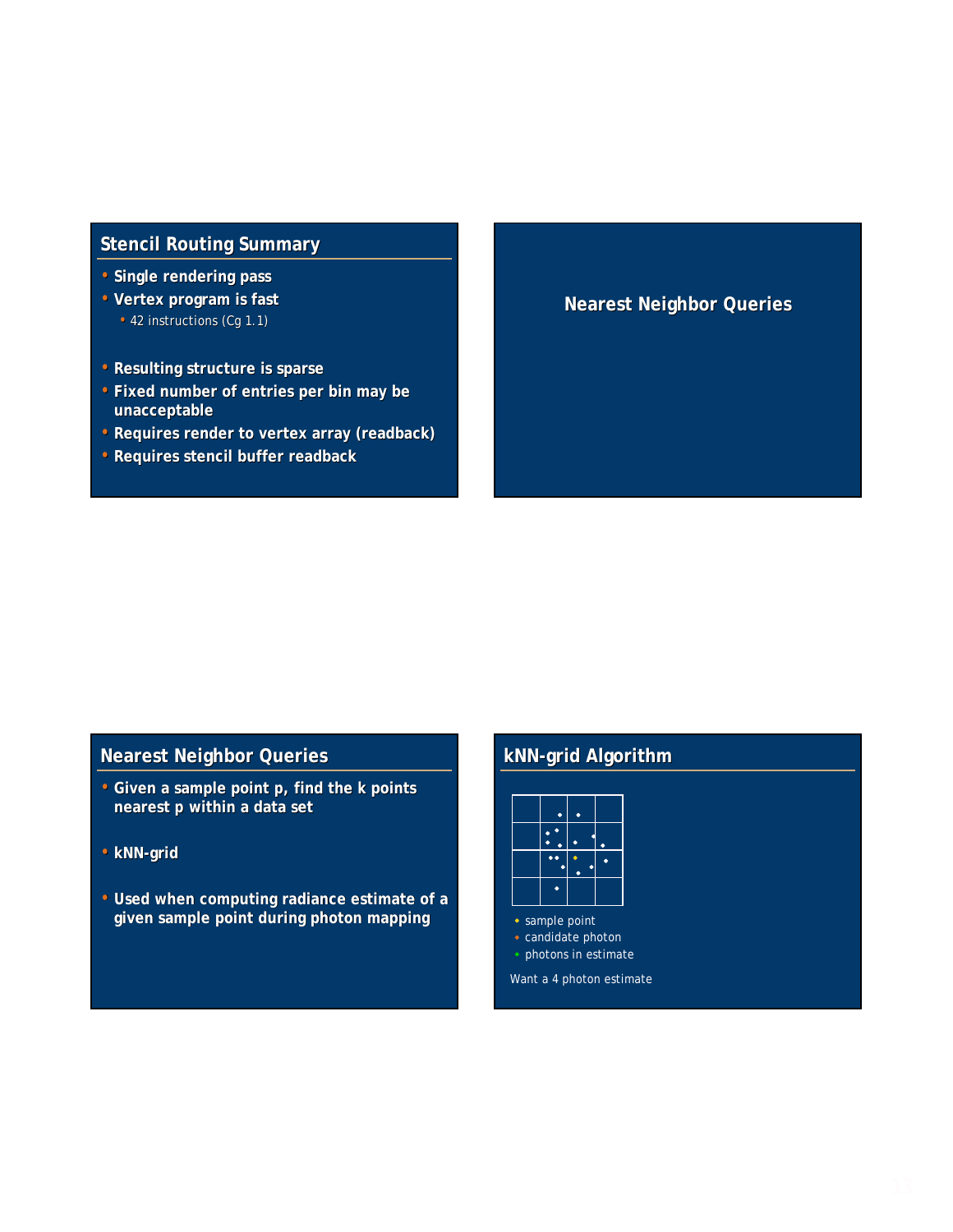### **kNN-grid Algorithm**



• sample point

- candidate photon
- 

- **Candidate photons**  must be within max **search radius**
- **Visit voxels in order of distance to sample to sample point**
- 
- photons in estimate

Want a 4 photon estimate

### **kNN-grid Algorithm**



Want a 4 photon estimate

**photons in estimate is** less than number requested, grow search **radius**

**• If current number of** 

# **kNN-grid Algorithm**



• **If current number of photons in estimate is photons in estimate is**  less than number **requested, grow search requested, grow search radius**



- candidate photon
- photons in estimate

Want a 4 photon estimate

## **kNN-grid Algorithm**



• sample point • photons in estimate • candidate photon

Want a 4 photon estimate

- Don't add photons outside maximum **search radius**
- Don't grow search radius when photon is **outside maximum radius** 2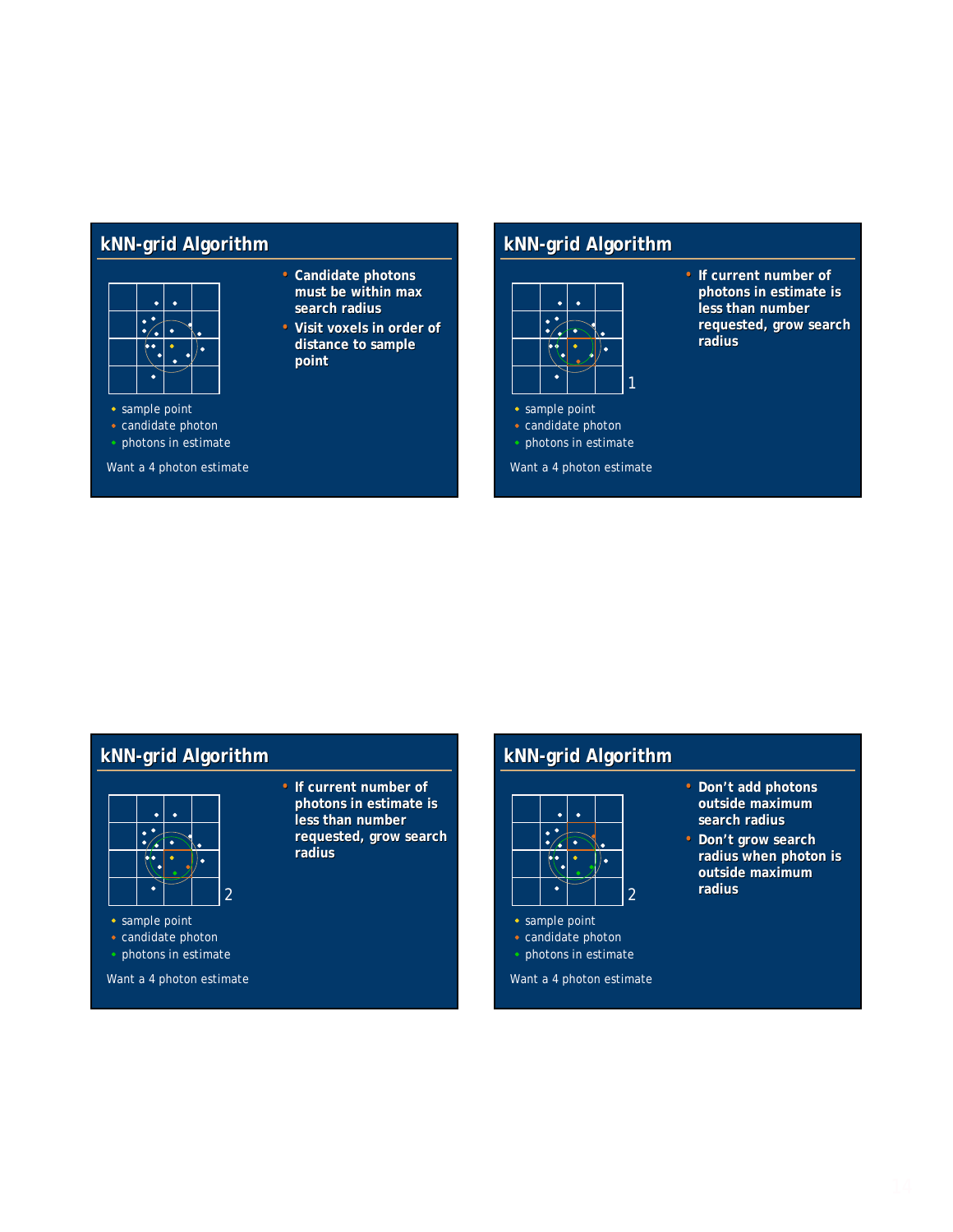# **kNN-grid Algorithm**



• **Add photons within search radius**

• sample point

• candidate photon

• photons in estimate

Want a 4 photon estimate

# **kNN-grid Algorithm**



**• Add photons within search radius**

# **kNN-grid Algorithm**



• **Don't expand search radius if enough radius if enough photons already found**





**• Add photons within search radius**

- sample point
- photons in estimate candidate photon

Want a 4 photon estimate

- 5
- candidate photon
- photons in estimate
- Want a 4 photon estimate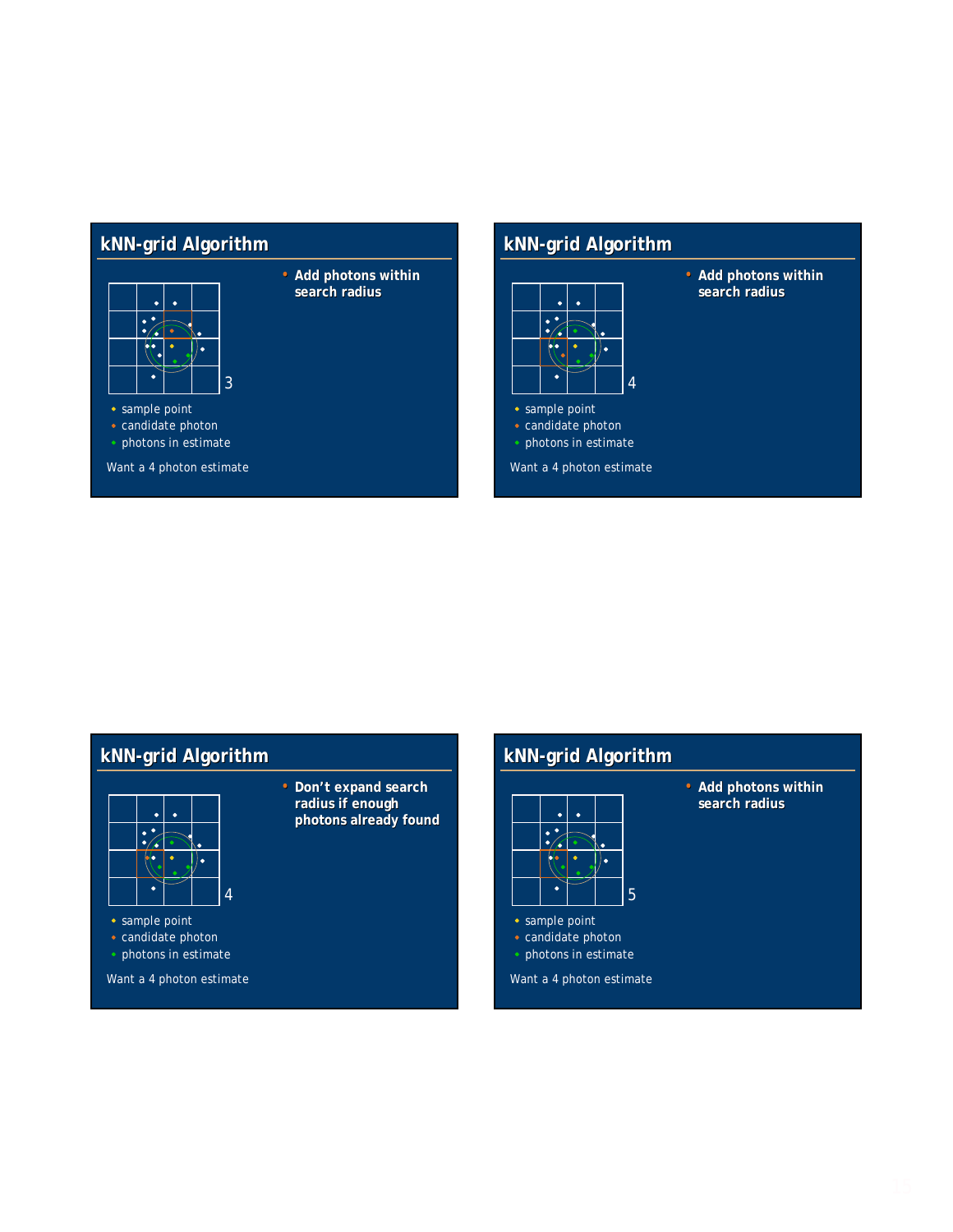### **kNN-grid Algorithm**



### • sample point

- candidate photon
- photons in estimate

Want a 4 photon estimate

- **Visit all other voxels accessible within accessible within**  determined search **radius**
- **Add photons within search radius**

### **kNN-grid Summary**



photons in estimate

Want a 4 photon estimate

- **Finds all photons within a sphere centered about sample centered about sample point**
- May locate more than **requested requested** *k***-nearest nearest neighbors**
- **202 instructions per 202 instructions per candidate neighbor candidate neighbor (Cg 1.1)**

### **Bringing It All Together Bringing It All Together**

**Ray Tracing and Photon Mapping Ray Tracing and Photon Mapping Demos**

**http://graphics.stanford.edu/papers/rtongfx http://graphics.stanford.edu/papers/photongfx** **Open Issues in Mapping Algorithms to GPUs**